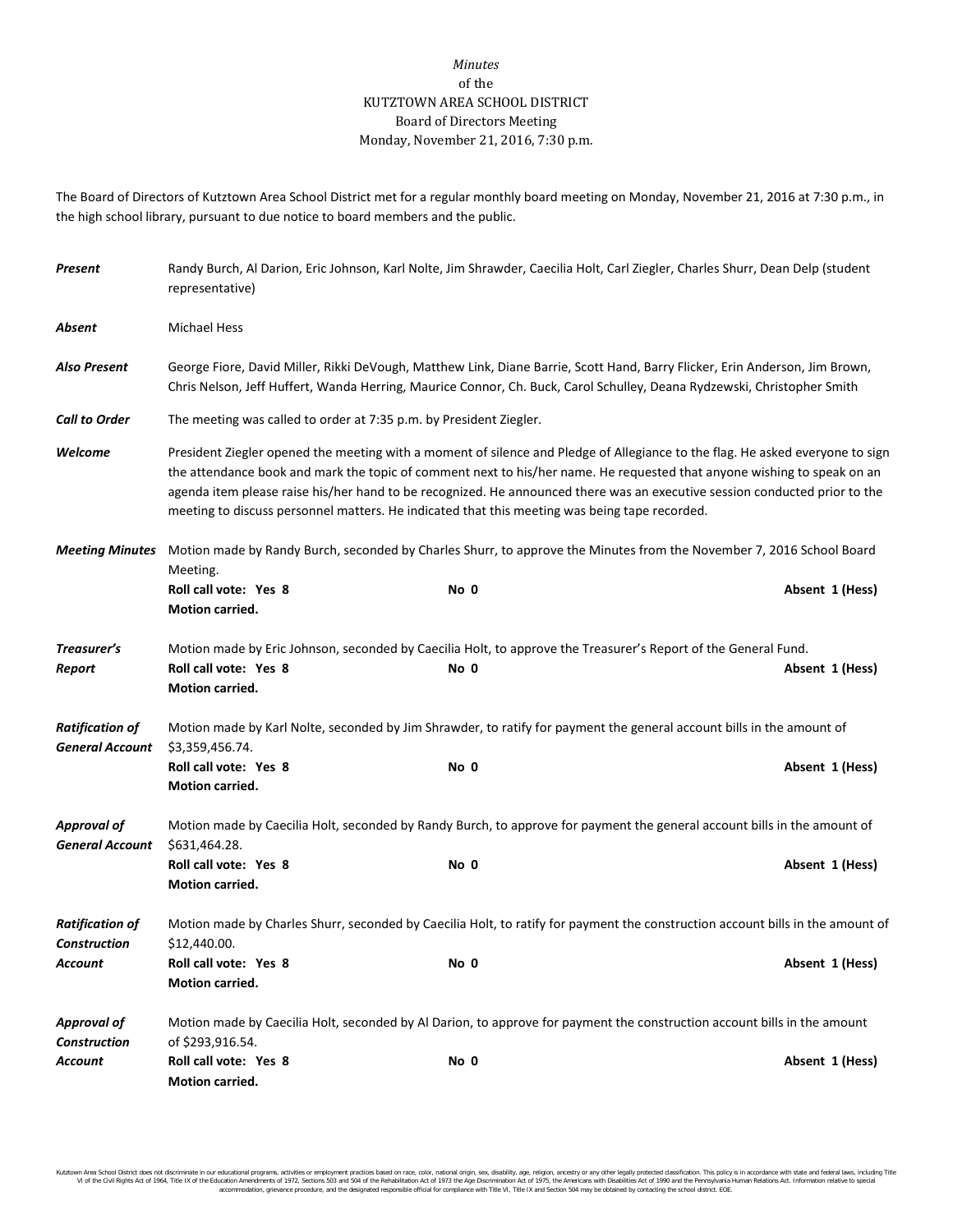|                                                                   | Superintendent's November 8th In-Service                                                                                                                                                      |                                                                                                                                                                                                                                                                                                           |                                                                                                                        |                  |                 |  |  |  |
|-------------------------------------------------------------------|-----------------------------------------------------------------------------------------------------------------------------------------------------------------------------------------------|-----------------------------------------------------------------------------------------------------------------------------------------------------------------------------------------------------------------------------------------------------------------------------------------------------------|------------------------------------------------------------------------------------------------------------------------|------------------|-----------------|--|--|--|
| <b>Reports</b>                                                    | <b>District Annual Report</b>                                                                                                                                                                 |                                                                                                                                                                                                                                                                                                           |                                                                                                                        |                  |                 |  |  |  |
|                                                                   |                                                                                                                                                                                               | Partnership with Kutztown University                                                                                                                                                                                                                                                                      |                                                                                                                        |                  |                 |  |  |  |
|                                                                   | <b>Entry Plan</b>                                                                                                                                                                             |                                                                                                                                                                                                                                                                                                           |                                                                                                                        |                  |                 |  |  |  |
|                                                                   |                                                                                                                                                                                               |                                                                                                                                                                                                                                                                                                           |                                                                                                                        |                  |                 |  |  |  |
| <b>Board Committee T.C.C.</b><br><b>Reports</b>                   |                                                                                                                                                                                               | No report.                                                                                                                                                                                                                                                                                                |                                                                                                                        |                  |                 |  |  |  |
|                                                                   | <b>PSBA</b>                                                                                                                                                                                   | Mrs. Holt reported there will be an Open House at the Da Vinci Science Center on December 6 <sup>th</sup> .                                                                                                                                                                                               |                                                                                                                        |                  |                 |  |  |  |
|                                                                   | <b>BCIU</b>                                                                                                                                                                                   | Mr. Ziegler reported Dr. Hackman is initiating a Legislative Activity Committee.                                                                                                                                                                                                                          |                                                                                                                        |                  |                 |  |  |  |
|                                                                   | <b>BCTC</b>                                                                                                                                                                                   | No report.                                                                                                                                                                                                                                                                                                |                                                                                                                        |                  |                 |  |  |  |
|                                                                   | P&C                                                                                                                                                                                           | Mrs. Holt reported the committee discussed the Kutztown Strong Survey and policies to go to the full board for<br>second reading and adoption.                                                                                                                                                            |                                                                                                                        |                  |                 |  |  |  |
|                                                                   | ECC                                                                                                                                                                                           | Mr. Burch reported the committee discussed the rifle team having issues with a practice facility, and reviewed fall<br>sports and the commencement of winter sports. He invited the board and public to the high school gymnasium on<br>December 13 <sup>th</sup> for the naming ceremony and dedication. |                                                                                                                        |                  |                 |  |  |  |
|                                                                   |                                                                                                                                                                                               | Facilities Mr. Burch reported the committee received an update on the high school project which is winding down, and<br>notification that the gym floor has been refinished.                                                                                                                              |                                                                                                                        |                  |                 |  |  |  |
|                                                                   |                                                                                                                                                                                               | <b>Student</b> No report.                                                                                                                                                                                                                                                                                 |                                                                                                                        |                  |                 |  |  |  |
|                                                                   | <b>Achievement</b>                                                                                                                                                                            |                                                                                                                                                                                                                                                                                                           |                                                                                                                        |                  |                 |  |  |  |
|                                                                   |                                                                                                                                                                                               |                                                                                                                                                                                                                                                                                                           |                                                                                                                        |                  |                 |  |  |  |
|                                                                   |                                                                                                                                                                                               | <b>Special</b> No report.                                                                                                                                                                                                                                                                                 |                                                                                                                        |                  |                 |  |  |  |
|                                                                   | <b>Education</b>                                                                                                                                                                              |                                                                                                                                                                                                                                                                                                           |                                                                                                                        |                  |                 |  |  |  |
|                                                                   |                                                                                                                                                                                               |                                                                                                                                                                                                                                                                                                           |                                                                                                                        |                  |                 |  |  |  |
| Personnel                                                         | Motion made by Al Darion, seconded by Caecilia Holt, to approve the following personnel items:                                                                                                |                                                                                                                                                                                                                                                                                                           |                                                                                                                        |                  |                 |  |  |  |
|                                                                   | The acceptance of the resignation of employee #818 per the agreement.<br>1.                                                                                                                   |                                                                                                                                                                                                                                                                                                           |                                                                                                                        |                  |                 |  |  |  |
|                                                                   | 2.                                                                                                                                                                                            |                                                                                                                                                                                                                                                                                                           | The approval of the following coaches and stipends for the 2016-2017 school year:                                      |                  |                 |  |  |  |
|                                                                   |                                                                                                                                                                                               | Ryan Baron                                                                                                                                                                                                                                                                                                | Head Coach - MS Wrestling                                                                                              | \$2,262          |                 |  |  |  |
|                                                                   |                                                                                                                                                                                               | Jacob Eller                                                                                                                                                                                                                                                                                               | Assistant Coach - MS Wrestling                                                                                         | \$2,200          |                 |  |  |  |
|                                                                   |                                                                                                                                                                                               | Jennifer Traylor                                                                                                                                                                                                                                                                                          | <b>Volunteer Dance Coach</b>                                                                                           |                  |                 |  |  |  |
|                                                                   |                                                                                                                                                                                               |                                                                                                                                                                                                                                                                                                           | Forrest Schaeffer Assistant Coach - HS Baseball<br>Brianna Morales Assistant Coach - HS Basketball                     | \$2,262          |                 |  |  |  |
|                                                                   |                                                                                                                                                                                               | Justin DeLong                                                                                                                                                                                                                                                                                             | Volunteer Coach - HS Baseball                                                                                          | \$2,477          |                 |  |  |  |
|                                                                   |                                                                                                                                                                                               | PLACEHOLDER                                                                                                                                                                                                                                                                                               | Assistant Coach - MS Girls Basketball                                                                                  | \$2,200          |                 |  |  |  |
|                                                                   | 3.                                                                                                                                                                                            |                                                                                                                                                                                                                                                                                                           | The approval of Helen Sweigart as an Eshelman bus/van aide for the 2016-2017 school year, effective November 11, 2016. |                  |                 |  |  |  |
|                                                                   | All Personnel are Approved Pending the District's Receipt of All Mandated Credentials                                                                                                         |                                                                                                                                                                                                                                                                                                           |                                                                                                                        |                  |                 |  |  |  |
|                                                                   |                                                                                                                                                                                               | Roll call vote: Yes 8                                                                                                                                                                                                                                                                                     | No 0                                                                                                                   |                  | Absent 1 (Hess) |  |  |  |
|                                                                   | <b>Motion carried.</b>                                                                                                                                                                        |                                                                                                                                                                                                                                                                                                           |                                                                                                                        |                  |                 |  |  |  |
| <b>Policies - Second</b><br><b>Reading and</b><br><b>Adoption</b> | Motion made by Randy Burch, seconded by Charles Shurr, to approve the second reading and adoption of the following<br>policies:<br>Policy 004. Membership<br>Policy 827. Conflict of Interest |                                                                                                                                                                                                                                                                                                           |                                                                                                                        |                  |                 |  |  |  |
|                                                                   |                                                                                                                                                                                               | Roll call vote: Yes 7                                                                                                                                                                                                                                                                                     | No 0                                                                                                                   | N/A 1 (Shrawder) | Absent 1 (Hess) |  |  |  |
|                                                                   | Motion carried.                                                                                                                                                                               |                                                                                                                                                                                                                                                                                                           |                                                                                                                        |                  |                 |  |  |  |